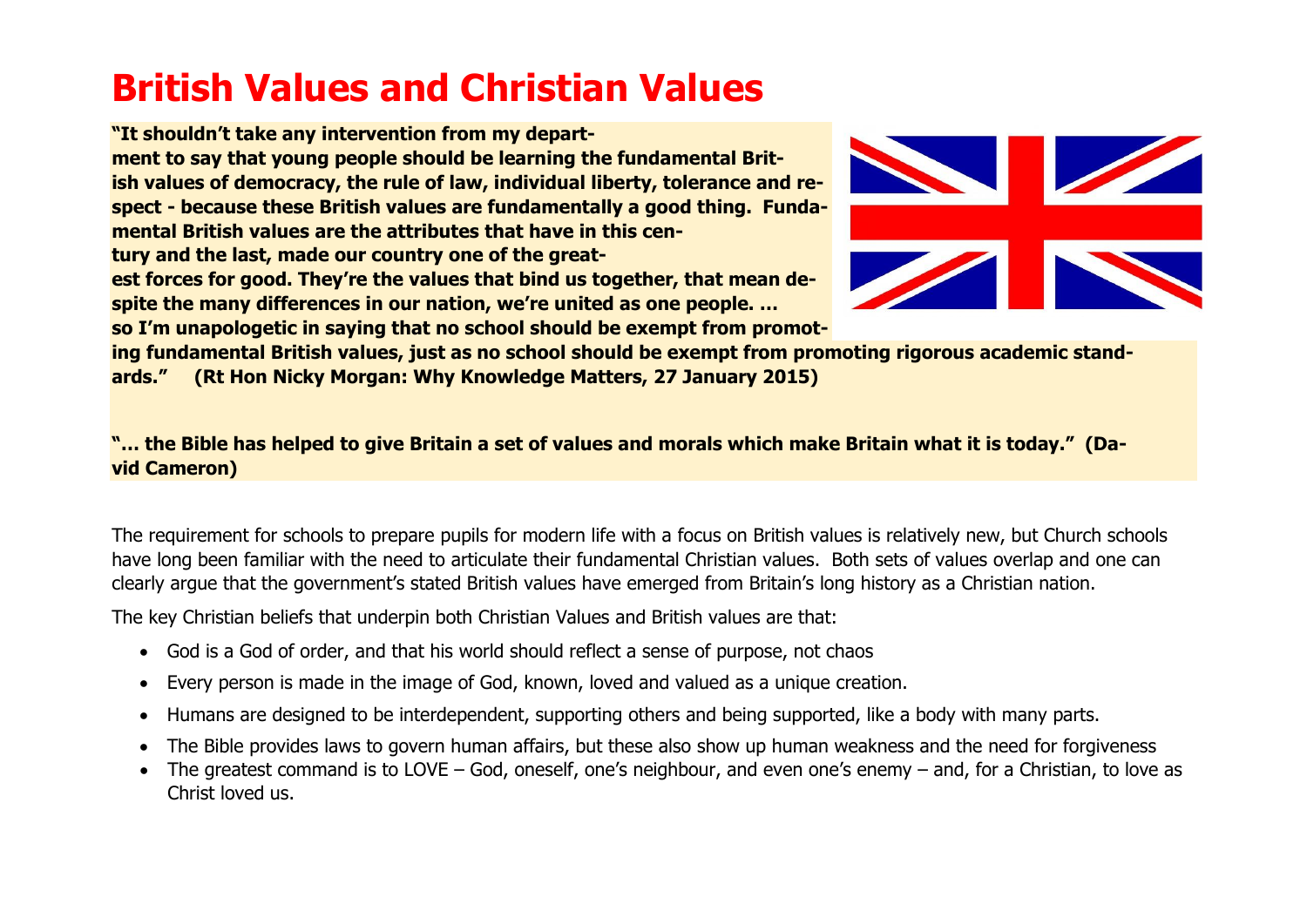**Some additional questions to consider:** How explicit are your school (Christian) values in the life of the school? Are you certain that visitors to your classrooms and collective worship leaders uphold your school values in their words and interactions? Are opportunities taken in all subjects and every aspect of school life for pupils to embrace the school values? Does teaching allow pupils to develop the skills that equip them to challenge when the school values are not upheld?

**And finally** remember Christianity can also be counter-cultural e.g. expressing disquiet with the materialism and moral culture of Britain / being a worldwide faith with an international perspective / challenging actions in the name of love and justice (but not with violence) to make the community better.

So perhaps in our schools we can also encourage a dialogue in our staffrooms and in relating to pupils, parents and others, just as in the New Testament the Early Church modelled some of those ideas that are important for democracy ‐ shared living, discussion, debate and dialogue.

## **The Bible and British Values**

The following Bible passages and stories could be linked to the British value headings. These could be used in the classroom or collective worship, or as general discussion starters.

#### **Democracy**

- "See I set before you today life and prosperity, death and destruction now choose life that you and your children may live." Deuteronomy 30 v.15‐19
- Calling the disciples Matthew 4 v.18-21
- The quarrel about who should sit at Jesus right and left hand in heaven Matthew 20 v.20-23

#### **Rule of Law**

- "Let everyone be subject to the governing authorities, for there is no authority except that which God has established." Romans 13 v.1
- Jesus teaches about the law Matthew 5 v.17-20
- Paying taxes to Caesar Luke 20 v.21-25
- Be "in" the world not "of" the world Isaiah 2.3.11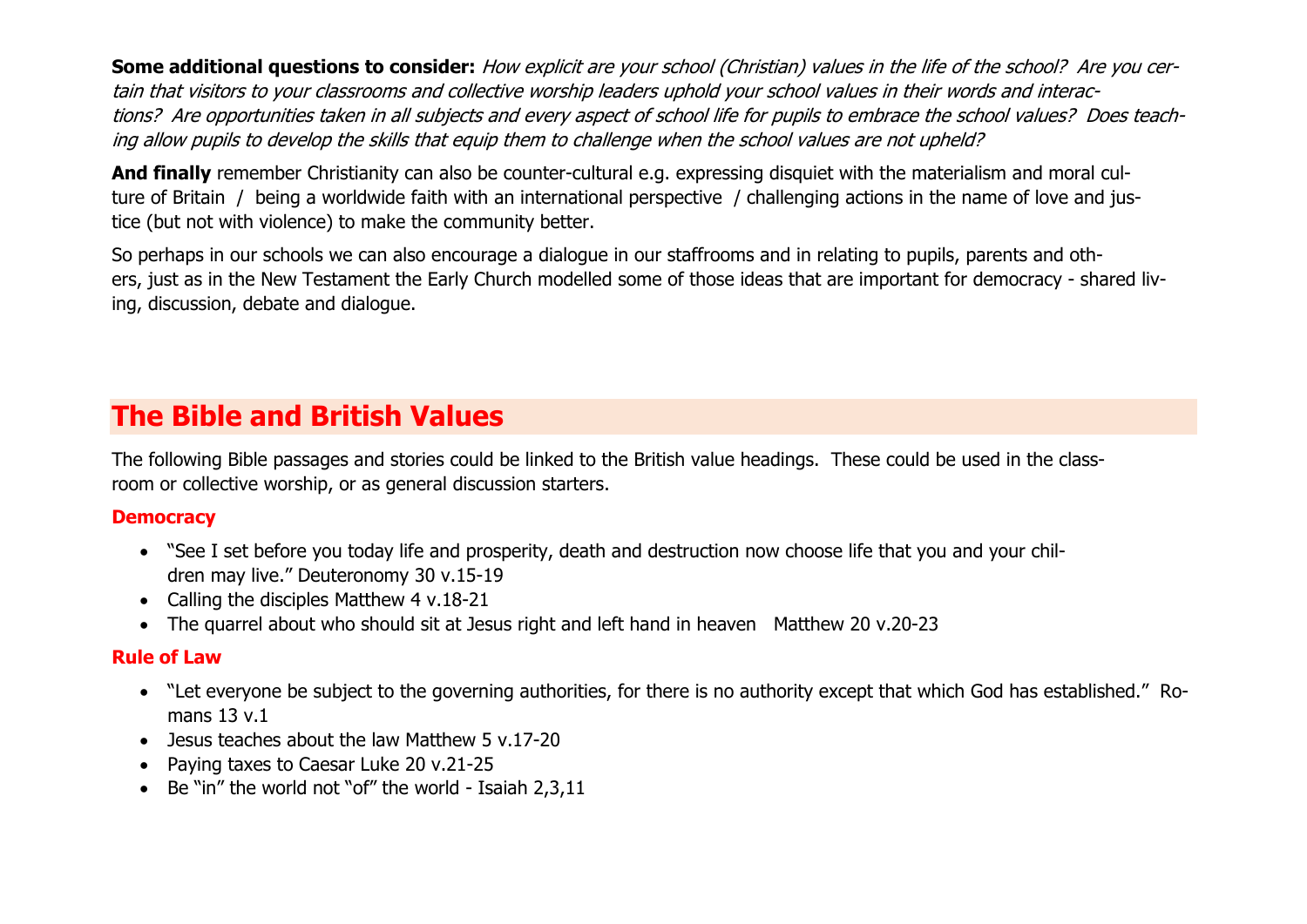- The wisdom of Solomon 1 Kings 3 v.16-28
- Zacchaeus Luke 9 v.1‐10
- Moses and the Ten Commandments Exodus 20 y.1-20
- Jesus' new commandment John 13 v.34

#### **Individual liberty**

- Christ has set us free Galatians 5 vs 1
- The truth sets us free John 8 v.32
- Adam and Eve free to do wrong Genesis 2 v. 3
- Ten Lepers freed from the constraints of their illness Luke 17 v.11-19
- Jesus in the garden of Gethsemane debating duty Matthew 26 v.36-46
- The rich young man imprisoned by his own riches Matthew 19 v.16-22
- The two builders and choosing your lifestyle Matthew 7 v.24-27
- Zacchaeus Luke 19 v.1-10

#### **Mutual respect**

- Be devoted to one another, love one another above yourselves Romans 12 v.10
- We are made in the image of God Genesis 1 v.27
- Good Samaritan freely helps his enemy ‐ Luke 10 v.29‐37
- Creation is good Genesis chp 1
- The soldier's unexpected faith in a "subject" teacher Luke 7 v/1-10
- Mary and Martha, the importance of listening to others Luke 10 v.38-41
- Jesus washed the disciples feet like the lowliest servant John 13 v.1-20
- Story of Ruth, respect for relatives and for the poor Ruth 1-4

### **Tolerance of different cultures and religions**

- Do not judge others and you will not be judged Matthew 7 v.1
- Naaman learns respect for other nations ‐ 2 Kings 5
- Good Samaritan Luke 10 v.29-37
- Jesus and the children his disciples tried to push away Matthew 19 v.13-15
- The woman at the well, despised by her village yet Jesus got into a theological debate with her John 4 v.1-26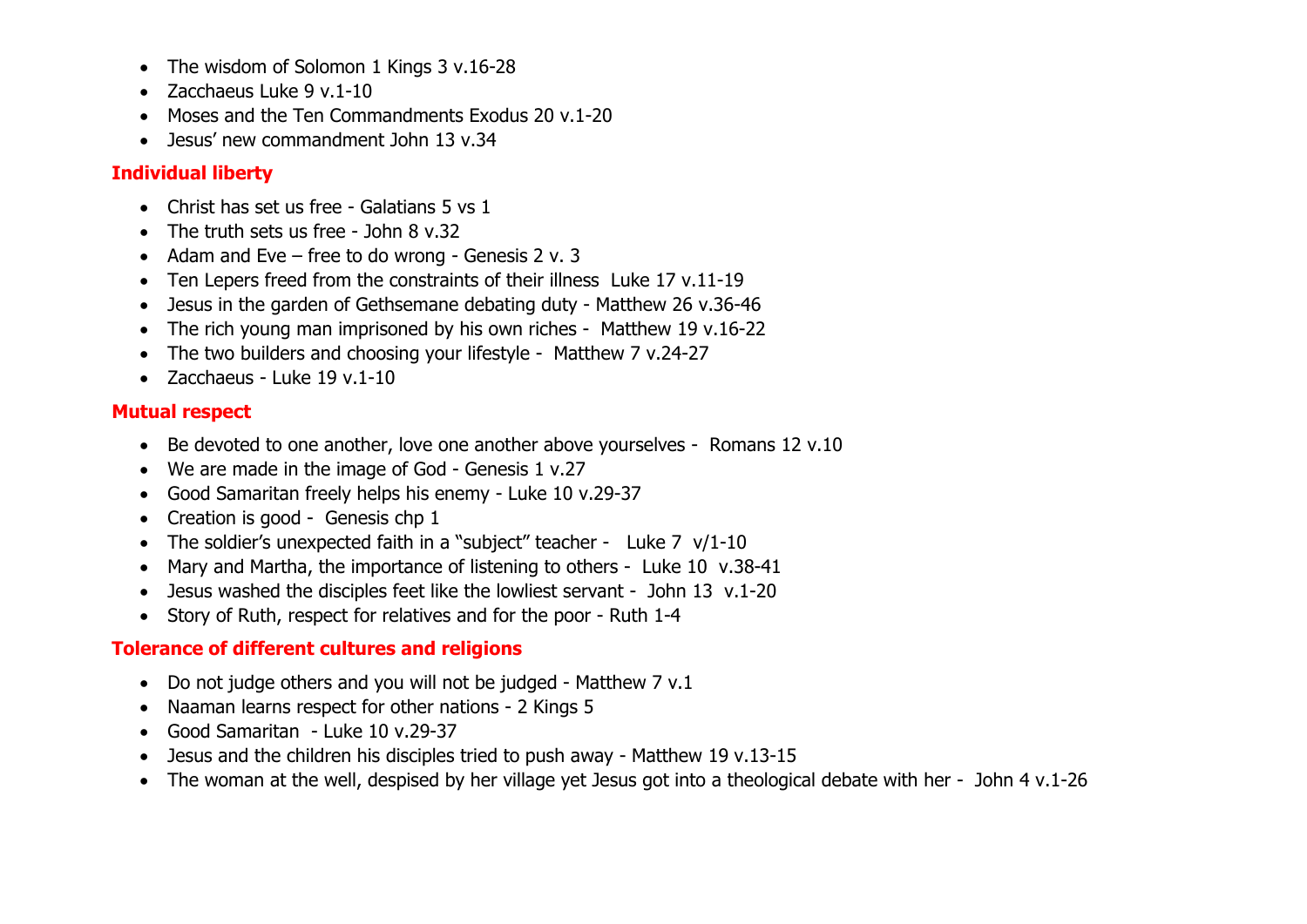| In a C of E<br>school, British<br><b>Values should</b><br>cause us to<br>ask:                                                                                                                           | <b>Teaching about Brit-</b><br><b>ish Values relates to</b><br>our growing under-<br>standing of Christian<br><b>Values such as:</b>              | <b>Remembering what Chris-</b><br>tians believe, and putting it<br>into practice, helps us un-<br>derstand British values bet-<br>ter                                                                                                                                                                                                               | Here are some examples of things in school which<br>help develop understanding of British Values.<br>What would you 'lose' or 'add'? What specifi-<br>cally Christian things could be included?                                                                                                                                                                                                                                                                                                          |
|---------------------------------------------------------------------------------------------------------------------------------------------------------------------------------------------------------|---------------------------------------------------------------------------------------------------------------------------------------------------|-----------------------------------------------------------------------------------------------------------------------------------------------------------------------------------------------------------------------------------------------------------------------------------------------------------------------------------------------------|----------------------------------------------------------------------------------------------------------------------------------------------------------------------------------------------------------------------------------------------------------------------------------------------------------------------------------------------------------------------------------------------------------------------------------------------------------------------------------------------------------|
| <b>Democracy:</b><br><b>How do we give</b><br>everyone an<br>equal right to be<br>heard and a<br>shared responsi-<br>bility to play a<br>positive part in<br>our school com-<br>munity?                 | <b>Justice</b><br>$\bullet$<br>Responsibility<br><b>Trust</b><br>Service<br>Respect<br>$\bullet$<br>Courage<br><b>Truthfulness</b>                | Humans are designed to be<br>inter-dependent and every-<br>one has a role to play. For<br>Christians, our role is to be<br>part of a body, working to-<br>gether and governed by<br>Christ, the head of the<br>'body'.                                                                                                                              | having a school council with pupils of all ages<br>debating competitions / clubs<br>$\bullet$<br>P4C and circle time<br>$\bullet$<br>highlighting the development of demo-<br>cratic ideas in history lessons<br>voting for House or Sports' captains<br>$\bullet$<br>ensuring all pupils are listened to by adults<br>inviting MPs and other speakers to the school<br>holding mock elections at election time<br>encouraging service to the school and to the<br>community as a whole e.g. litter pick |
| <b>The Rule of</b><br>Law<br><b>How do we help</b><br>all members of<br>the school com-<br>munity under-<br>stand the idea<br>that the right<br>rules permit<br>well-being,<br>safety and har-<br>mony? | <b>Justice</b><br>$\bullet$<br>Responsibility<br><b>Trust</b><br>$\bullet$<br>Forgiveness<br>$\bullet$<br>Respect<br>$\bullet$<br>Wisdom<br>Peace | Christians respect the Ten<br>Commandments, and other<br>laws in the Bible, which<br>model right ways to live.<br>They know rules are hard to<br>keep and that they reveal a<br>human propensity to sin or<br>shortcomings. They speak<br>of God's mercy and for-<br>giveness but know they<br>should not use this as an ex-<br>cuse to break laws. | creating class rules and school rules<br>having a clear behaviour policy under-<br>stood by all<br>understanding rules in various aspects of school<br>life e.g. in the playground / playing sports<br>organising visits from the police / bikeability<br>highlighting God's rules in RE e.g. 10 command-<br>ments, Jesus' 2 great commands (love of God<br>and neighbour), in relation to everyday events<br>linking moral values to aspects of civic and polit-<br>ical life happening in the news     |
| <b>Individual Lib-</b><br>erty                                                                                                                                                                          | Responsibility<br>Service                                                                                                                         | The Bible portrays humans<br>as individuals free to make                                                                                                                                                                                                                                                                                            | encouraging students to be independ-<br>ent and creative in their learning                                                                                                                                                                                                                                                                                                                                                                                                                               |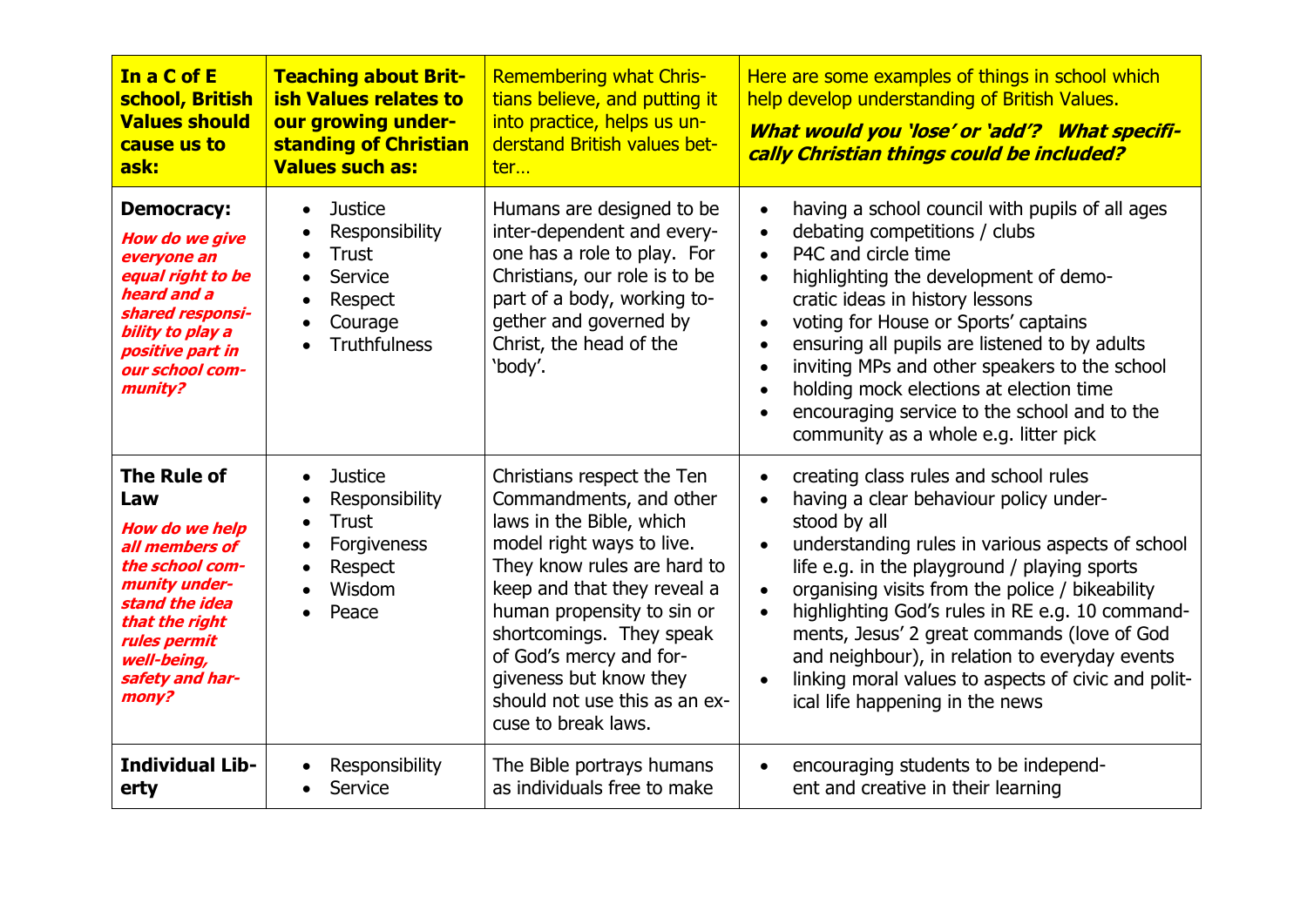| How do we ena-<br>ble every individ-<br>ual in our school<br>community to act<br>on the belief that<br>they have dignity<br>and freedom as a<br>unique and val-<br>ued individual?                                 | Respect<br>$\bullet$<br>Wisdom<br>Hope<br>$\bullet$<br>Creativity<br>$\bullet$<br>Courage<br>$\bullet$                                                                                     | their own choices about life<br>and behaviour; this includes<br>the ability to choose to do<br>wrong. Humans are not ro-<br>bots but made in the 'image<br>of God', able to make deci-<br>sions, to choose to love and<br>do right; this freedom brings<br>risks and responsibilities.                                                                                                                                                                                                                                                                                                     | providing students with opportunities for per-<br>sonal reflection<br>introducing P4C<br>$\bullet$<br>discussing moral issues in PSHE, History and RE<br>giving encouragement and support to ex-<br>press personal aspirations and goals<br>creating opportunities for pupils to real-<br>ise they are significant, unique and precious in-<br>dividuals                                                                                                                                                                                                                                                                                                                                                                                                                                                                                       |
|--------------------------------------------------------------------------------------------------------------------------------------------------------------------------------------------------------------------|--------------------------------------------------------------------------------------------------------------------------------------------------------------------------------------------|--------------------------------------------------------------------------------------------------------------------------------------------------------------------------------------------------------------------------------------------------------------------------------------------------------------------------------------------------------------------------------------------------------------------------------------------------------------------------------------------------------------------------------------------------------------------------------------------|------------------------------------------------------------------------------------------------------------------------------------------------------------------------------------------------------------------------------------------------------------------------------------------------------------------------------------------------------------------------------------------------------------------------------------------------------------------------------------------------------------------------------------------------------------------------------------------------------------------------------------------------------------------------------------------------------------------------------------------------------------------------------------------------------------------------------------------------|
| <b>Mutual Re-</b><br>spect<br>How do we re-<br>ward the ability<br>to see the good<br>in others and the<br>use of positive<br>words, attitudes<br>and actions<br>which build up<br>all in our school<br>community? | Respect<br>$\bullet$<br>Friendship<br><b>Humility</b><br>$\bullet$<br>Forgiveness<br>$\bullet$<br>Perseverance<br>$\bullet$<br><b>Thankfulness</b><br>$\bullet$<br>Generosity<br>$\bullet$ | Jesus said the two great<br>commands were to love God<br>and love your neighbour as<br>you love yourself. It is im-<br>portant to understand our<br>own value as those created<br>and loved by God; and then<br>to realise that others are<br>also created in God's image<br>and valued by him. We<br>should strive to see not just<br>the best in others but to see<br>'God' in others. We should<br>love one another as Christ<br>has loved us. St Paul en-<br>courages Christians in his<br>letters to use our words and<br>actions to build others up,<br>not pull them down or apart. | having a mission statement that is inclusive<br>promoting respect for others in all personal in-<br>teractions<br>reinforcing the value of everyone's opin-<br>jons in class debates<br>having an effective anti-bullying policy<br>emphasising in RE and PSHE the belief<br>that every person is unique ("created in the im-<br>age of God")<br>having active educa-<br>tional links with other schools, including pu-<br>pils of different cultural backgrounds<br>supporting chari-<br>ties but not in such a way as to encourage feel-<br>ings of superiority / inferiority between donor<br>and recipients<br>participating in a range of social activi-<br>ties and educational visits in the community<br>valuing different ways of communicating - re-<br>ally listening<br>valuing the home and cultural back-<br>grounds of learners |